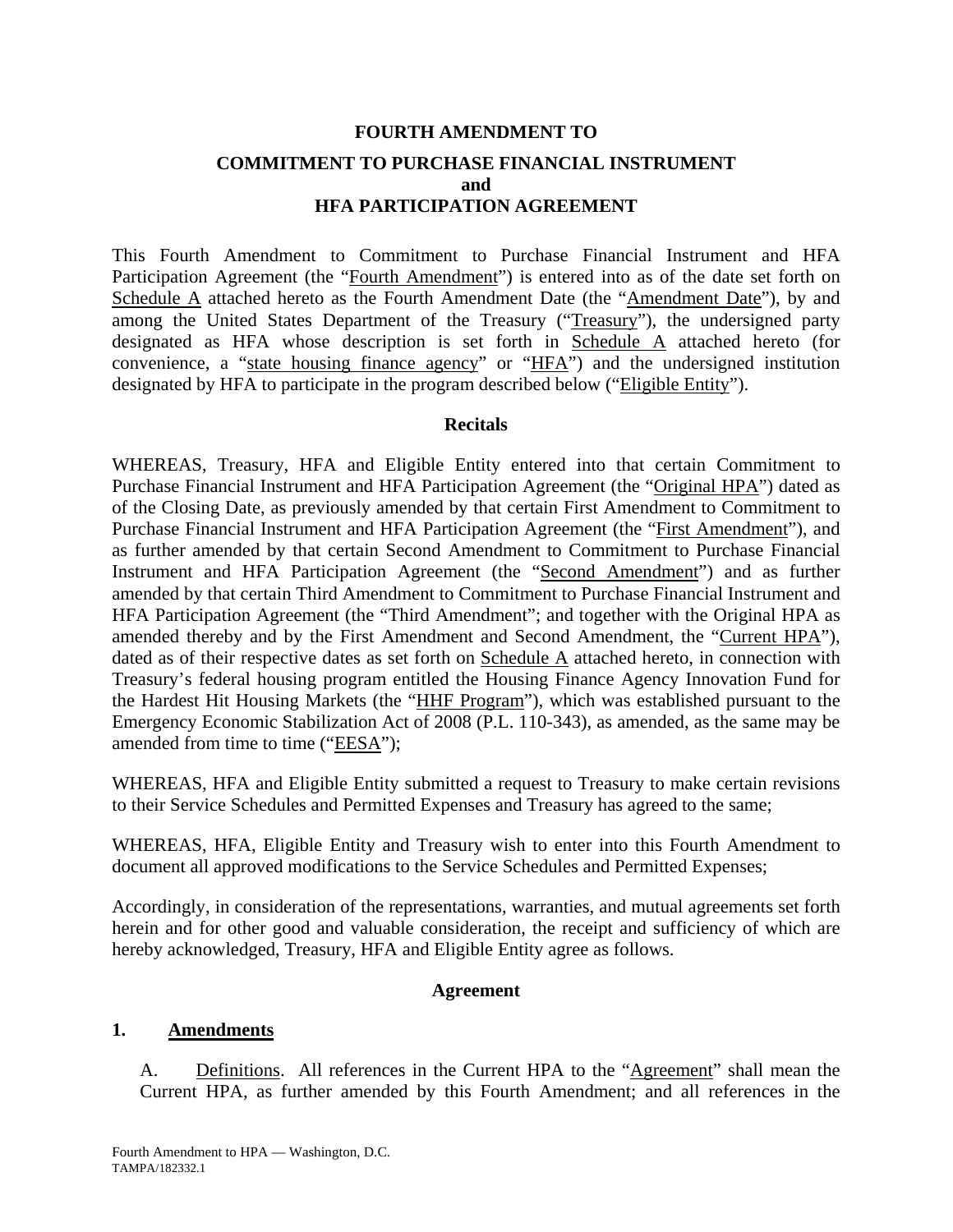Current HPA to Schedules A, B or C shall mean the Schedules A, B or C attached to this Fourth Amendment. All references herein to the "HPA" shall mean the Current HPA, as further amended by this Fourth Amendment.

B. Schedule A. Schedule A attached to the Current HPA is hereby deleted in its entirety and replaced with Schedule A attached to this Fourth Amendment.

C. Schedule B. Schedule B attached to the Current HPA is hereby deleted in its entirety and replaced with Schedule B attached to this Fourth Amendment.

D. Schedule C. Schedule C attached to the Current HPA is hereby deleted in its entirety and replaced with Schedule C attached to this Fourth Amendment.

# **2. Representations, Warranties and Covenants**

A. HFA and Eligible Entity. HFA and Eligible Entity, each for itself, make the following representations, warranties and covenants to Treasury and the truth and accuracy of such representations and warranties and compliance with and performance of such covenants are continuing obligations of HFA and Eligible Entity, each as to itself. In the event that any of the representations or warranties made herein cease to be true and correct or HFA or Eligible Entity breaches any of its covenants made herein, HFA or Eligible Entity, as the case may be, agrees to notify Treasury immediately and the same shall constitute an Event of Default under the HPA.

(1) HFA and Eligible Entity each hereby certifies, represents and warrants as of the date hereof that each of the representations and warranties of HFA or Eligible Entity, as applicable, contained in the HPA are true, correct, accurate and complete in all material respects as of the date hereof. All covenants of HFA or Eligible Entity, as applicable, contained in the HPA shall remain in full force and effect and neither HFA, nor Eligible Entity is in breach of any such covenant.

(2) Eligible Entity has the full corporate power and authority to enter into, execute, and deliver this Fourth Amendment and any other closing documentation delivered to Treasury in connection with this Fourth Amendment, and to perform its obligations hereunder and thereunder.

(3) HFA has the full legal power and authority to enter into, execute, and deliver this Fourth Amendment and any other closing documentation delivered to Treasury in connection with this Fourth Amendment, and to perform its obligations hereunder and thereunder.

# **3. Miscellaneous**

A. The recitals set forth at the beginning of this Fourth Amendment are true and accurate and are incorporated herein by this reference.

B. Capitalized terms used but not defined herein shall have the meanings ascribed to them in the HPA.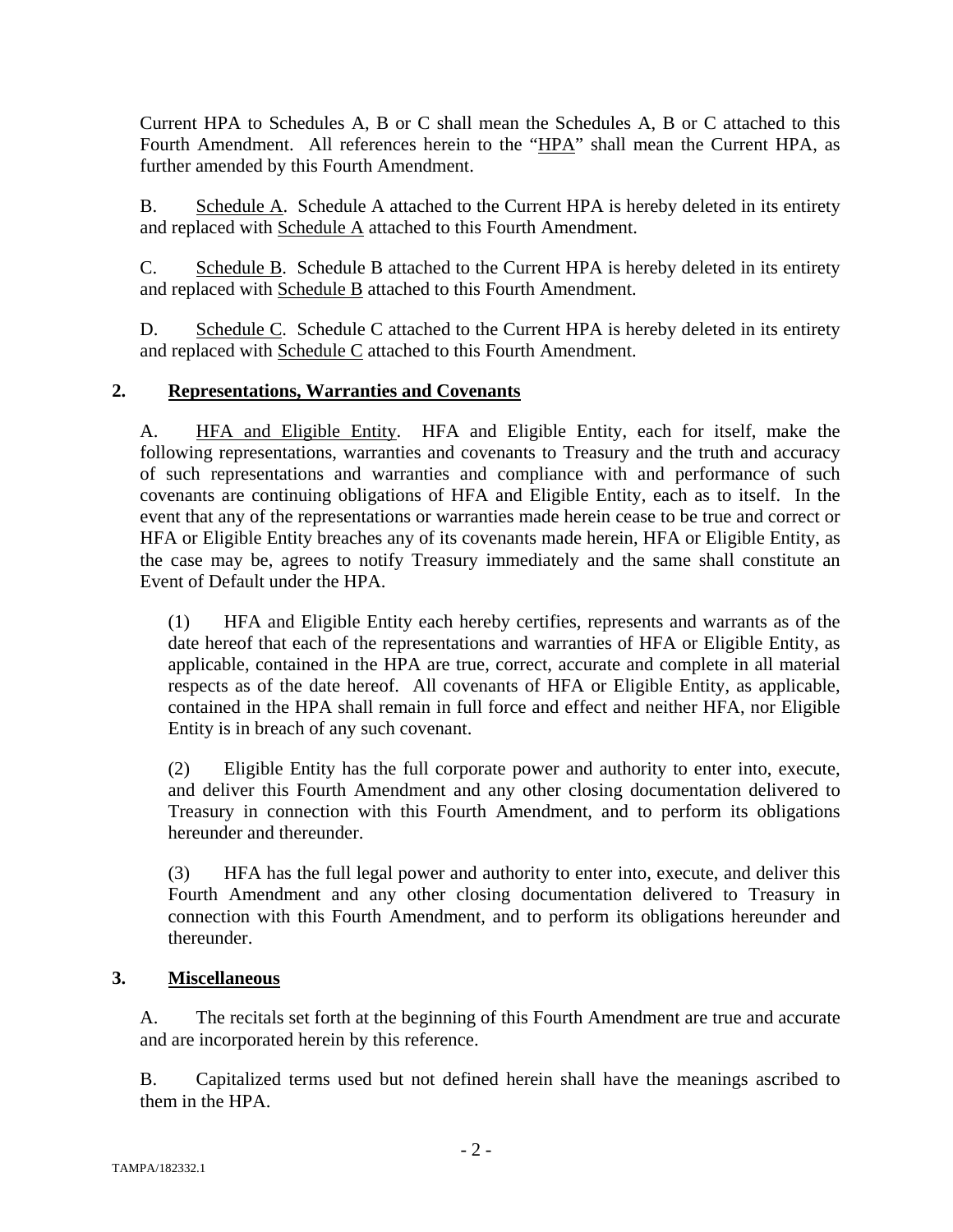C. Any provision of the HPA that is determined to be prohibited or unenforceable in any jurisdiction shall, as to such jurisdiction, be ineffective to the extent of such prohibition or unenforceability without invalidating the remaining provisions of the HPA, and no such prohibition or unenforceability in any jurisdiction shall invalidate such provision in any other jurisdiction.

D. This Fourth Amendment may be executed in two or more counterparts (and by different parties on separate counterparts), each of which shall be deemed an original, but all of which together shall constitute one and the same instrument. Facsimile or electronic copies of this Fourth Amendment shall be treated as originals for all purposes.

# [SIGNATURE PAGE FOLLOWS; REMAINDER OF PAGE INTENTIONALLY LEFT BLANK]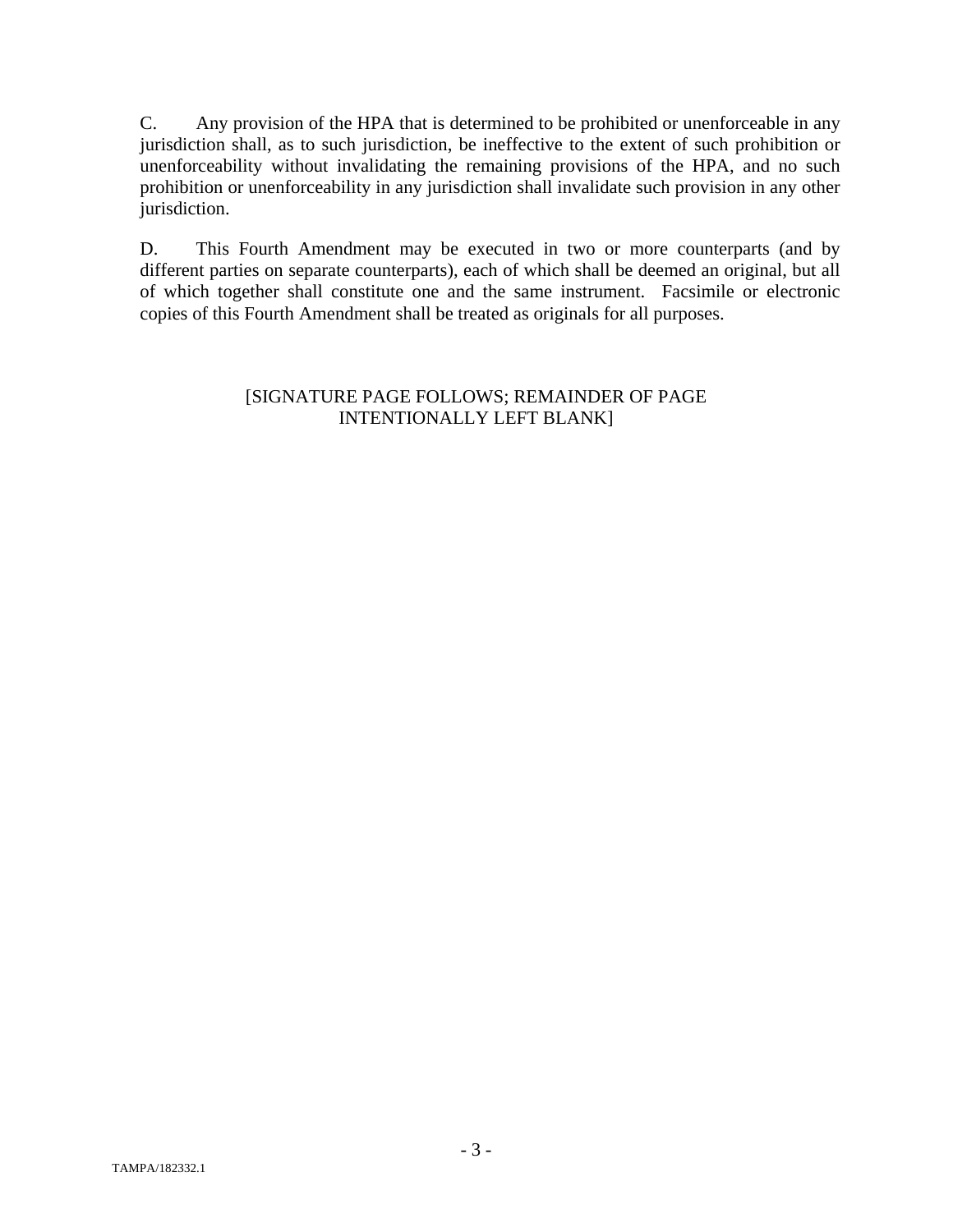**In Witness Whereof**, HFA, Eligible Entity and Treasury by their duly authorized officials hereby execute and deliver this Fourth Amendment to Commitment to Purchase Financial Instrument and HFA Participation Agreement as of the Amendment Date.

## **HFA**: **TREASURY**:

DISTRICT OF COLUMBIA HOUSING FINANCE AGENCY

UNITED STATES DEPARTMENT OF THE **TREASURY** 

By:  $/s/$  Harry D. Sewell By: Name: Harry D. Sewell Name: Timothy G. Massad

Title: Executive Director & CEO Title: Acting Assistant Secretary for Financial Stability

## **ELIGIBLE ENTITY**:

DISTRICT OF COLUMBIA HOUSING FINANCE AGENCY

By: /s/ Harry D. Sewell Name: Harry D. Sewell Title: Executive Director & CEO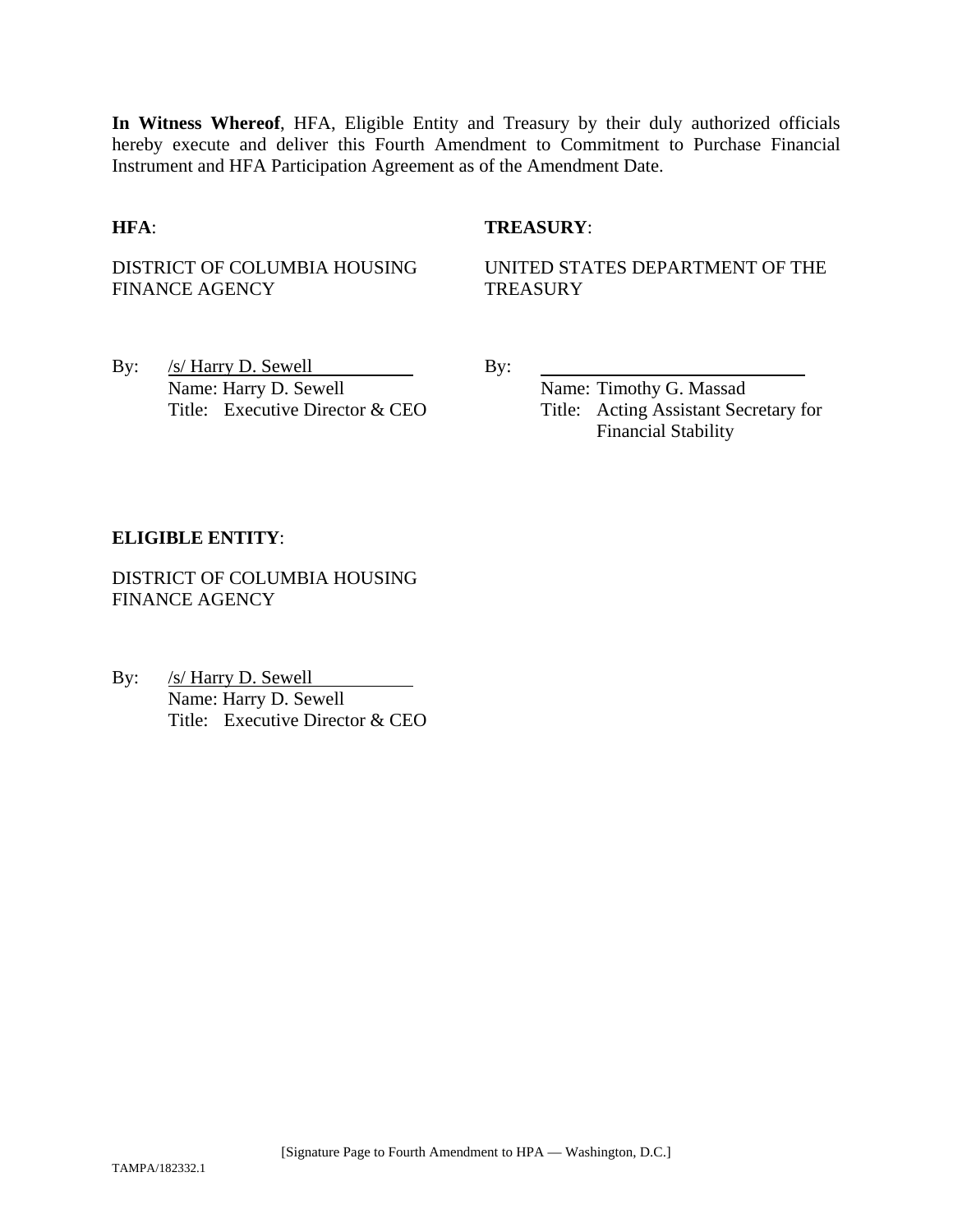In Witness Whereof, HFA, Eligible Entity and Treasury by their duly authorized officials hereby execute and deliver this Fourth Amendment to Commitment to Purchase Financial Instrument and HFA Participation Agreement as of the Amendment Date.

HFA:

### **TREASURY:**

DISTRICT OF COLUMBIA HOUSING **FINANCE AGENCY** 

UNITED STATES DEPARTMENT OF THE **TREASURY** 

By:

Name: Title:

By:

Name: Timothy G. Massad

Title: Acting Assistant Secretary for **Financial Stability** 

#### **ELIGIBLE ENTITY:**

DISTRICT OF COLUMBIA HOUSING FINANCE AGENCY

By:

Name: Title:

[Signature Page to Fourth Amendment to HPA - Washington, D.C.]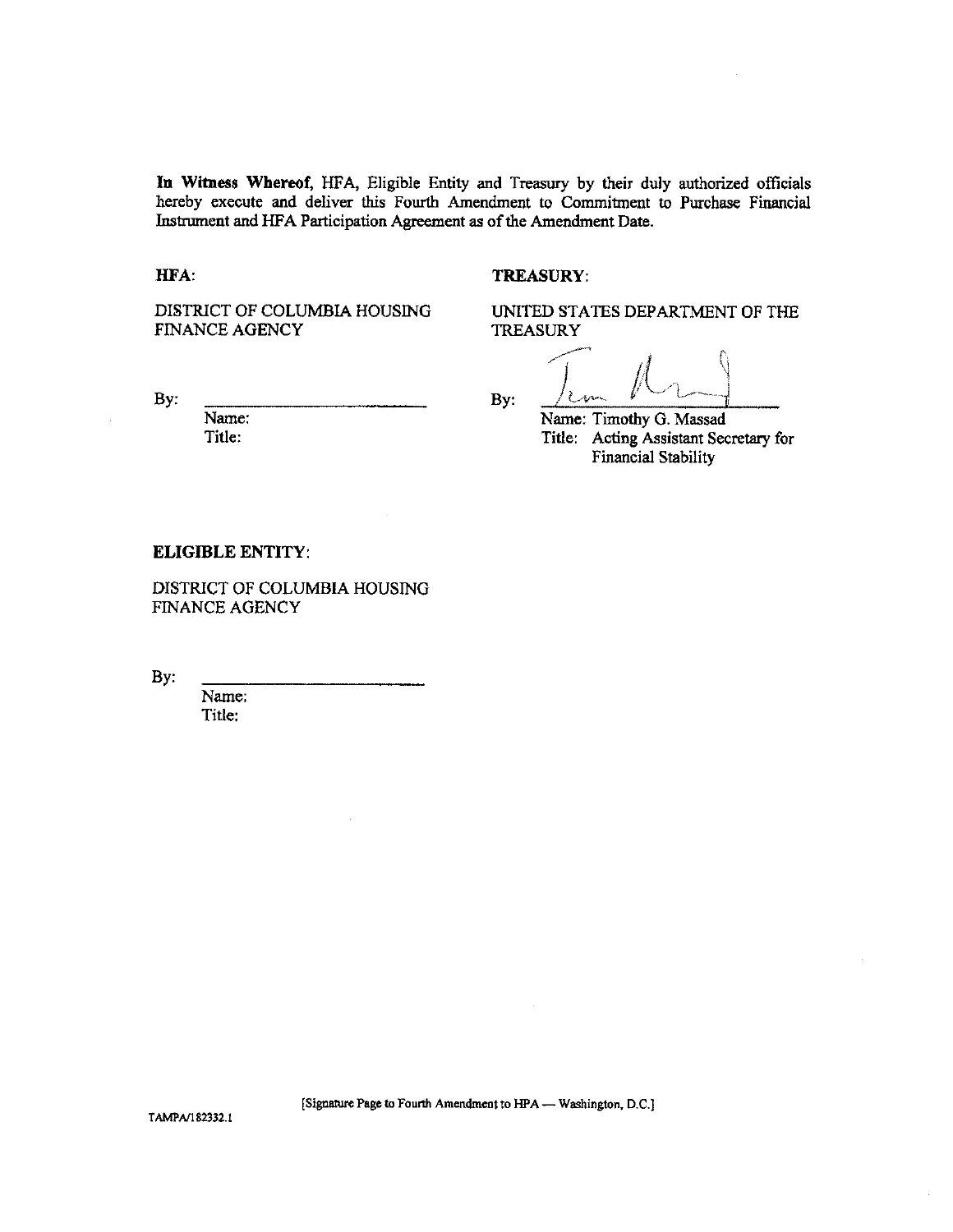# **EXHIBITS AND SCHEDULES**

Schedule A Basic Information<br>Schedule B Service Schedules

Schedule B Service Schedules<br>Schedule C Permitted Expenses

Permitted Expenses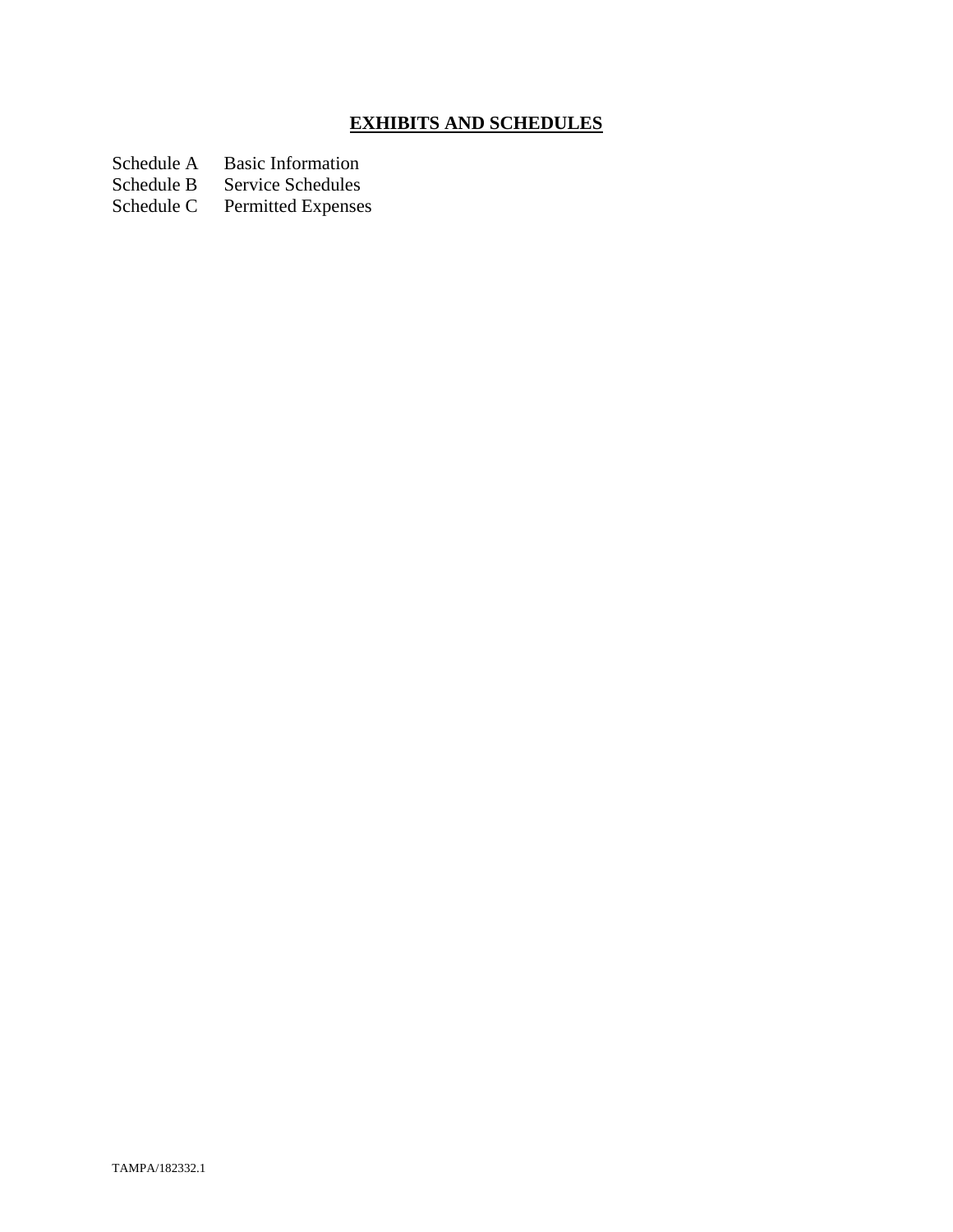## **SCHEDULE A**

## **BASIC INFORMATION**

Eligible Entity Information:

Name of the Eligible Entity: District of Columbia Housing Finance Agency<sup>1</sup> Corporate or other organizational form: body corporate and instrumentality of the District of Columbia, organized and existing under and pursuant to the District of Columbia Housing Finance Agency Act, D.C. Law 2-135, as amended (D.C. Code, § 42-2701.01 et. Seq.) Jurisdiction of organization: District of Columbia Notice Information:

| <b>HFA</b> Information: |                                                                                                                                                                                                                                                     |  |
|-------------------------|-----------------------------------------------------------------------------------------------------------------------------------------------------------------------------------------------------------------------------------------------------|--|
| Name of HFA:            | District of Columbia Housing Finance Agency                                                                                                                                                                                                         |  |
| Organizational form:    | body corporate and instrumentality of the<br>District of Columbia, organized and existing<br>under and pursuant to the District of<br>Columbia Housing Finance Agency Act,<br>D.C. Law 2-135, as amended (D.C. Code, $\S$ )<br>42-2701.01 et. Seq.) |  |
| Date of Application:    | September 1, 2010                                                                                                                                                                                                                                   |  |
| Date of Action Plan:    | September 1, 2010                                                                                                                                                                                                                                   |  |

1

Notice Information:

<sup>1</sup> References in the Agreement to the term "HFA" shall mean the District of Columbia Housing Finance Agency ("DCHFA") in its capacity as an HFA as such term is used in the Agreement; references in the Agreement to the term "Eligible Entity" shall mean DCHFA, in its capacity as Eligible Entity as such term is used in the Agreement.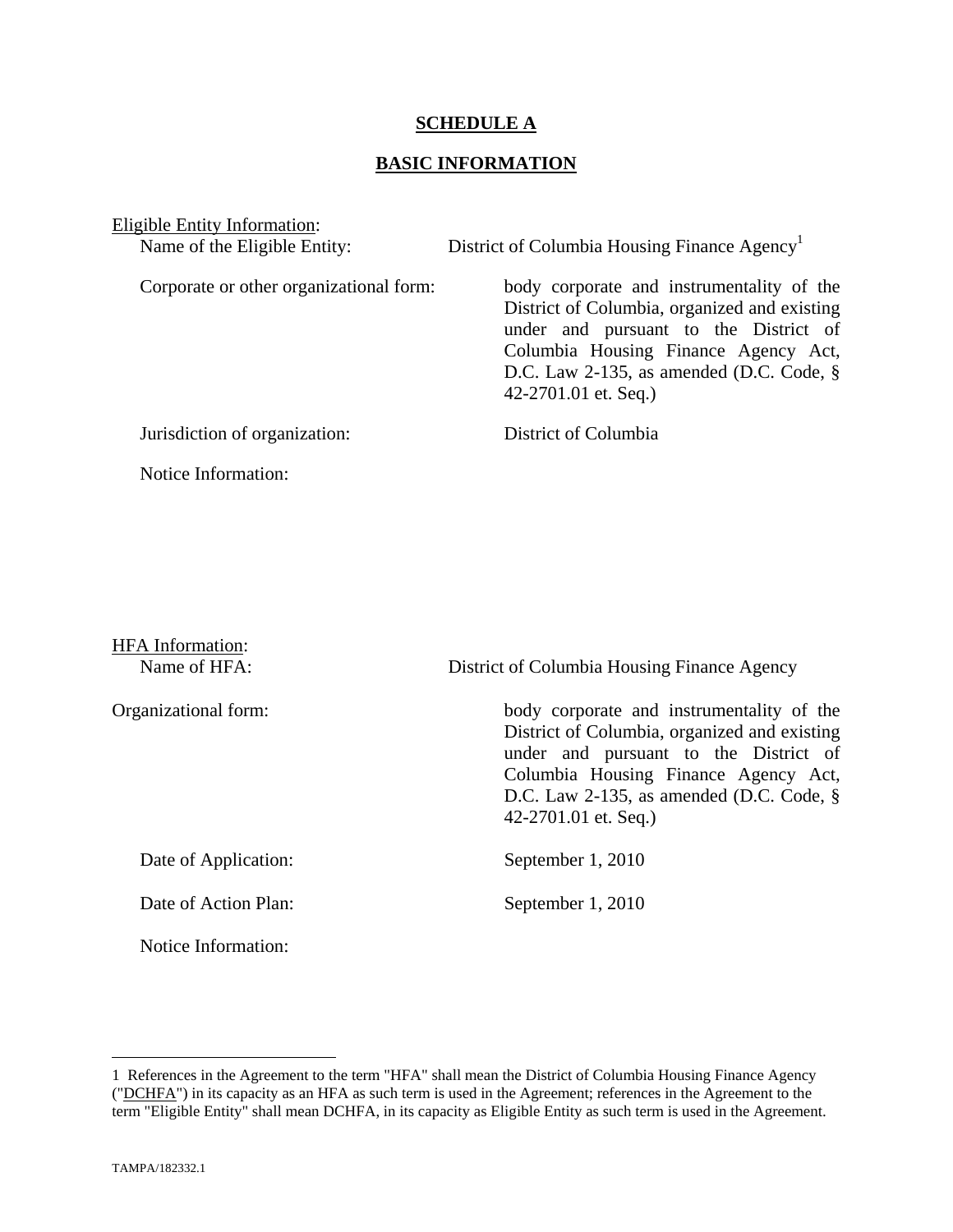| <b>Program Participation Cap:</b>                                               | \$20,697,198.00                                                                                                                                           |
|---------------------------------------------------------------------------------|-----------------------------------------------------------------------------------------------------------------------------------------------------------|
| Portion of Program Participation Cap<br><b>Representing Original HHF Funds:</b> | N/A                                                                                                                                                       |
| Portion of Program Participation Cap<br>Representing Unemployment HHF Funds:    | \$7,726,678.00                                                                                                                                            |
| Permitted Expenses:                                                             | \$3,460,494.00                                                                                                                                            |
| <b>Closing Date:</b>                                                            | September 23, 2010                                                                                                                                        |
| <b>First Amendment Date:</b>                                                    | September 29, 2010                                                                                                                                        |
| <b>Second Amendment Date:</b>                                                   | December 16, 2010                                                                                                                                         |
| Third Amendment Date:                                                           | March 31, 2011                                                                                                                                            |
| <b>Fourth Amendment Date:</b>                                                   | May 25, 2011                                                                                                                                              |
| <b>Eligible Entity Depository Account Information:</b>                          | See account information set forth in the<br>Depository Account Control Agreement<br>between Treasury and Eligible<br>Entity<br>regarding the HHF Program. |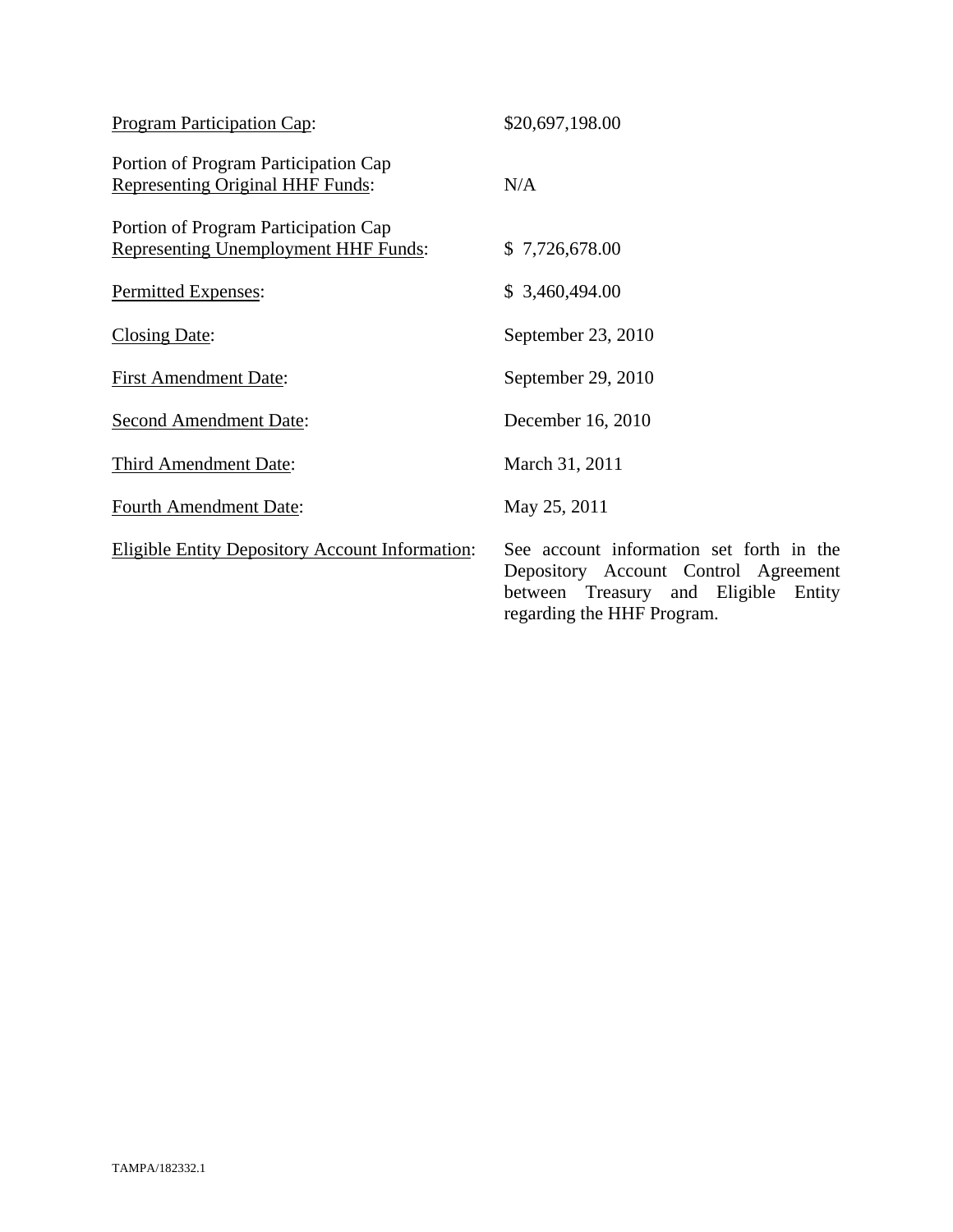## **SCHEDULE B**

## **SERVICE SCHEDULES**

The Service Schedules attached as Schedule B to the Current HPA are hereby deleted in their entirety and replaced with the attached Service Schedules (numbered sequentially as Service Schedule B-1, Service Schedule B-2, et. seq.), which collectively comprise Schedule B to the HPA.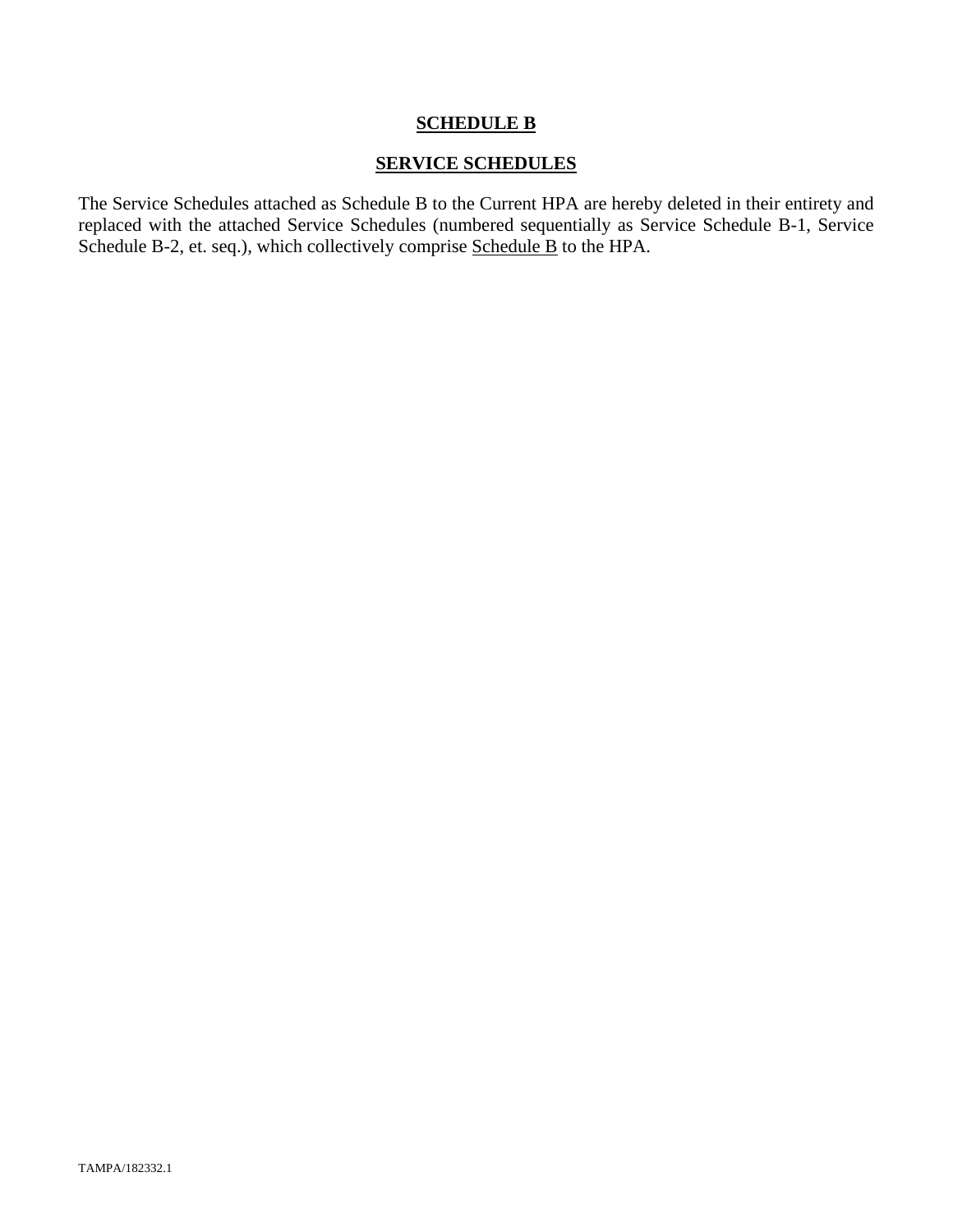# **SERVICE SCHEDULE B-1**

# **District of Columbia Housing Finance Agency HOMESAVER PROGRAM Summary Guidelines**

| 1. | <b>Program Overview</b> | The HomeSaver Program will offer lump sum or ongoing<br>monthly payments to Unemployment Insurance (UI) claimants<br>or those who have received UI payments in the past six $(6)$<br>months. Approved applicants may receive up to fifteen (15)<br>months of assistance from the HomeSaver Program.<br>The HomeSaver Program is made up of three components:<br>The Lifeline component will offer a one-time payment of up                                                                                                                                                                                                                                                                                                                                                                                                                                                                 |
|----|-------------------------|--------------------------------------------------------------------------------------------------------------------------------------------------------------------------------------------------------------------------------------------------------------------------------------------------------------------------------------------------------------------------------------------------------------------------------------------------------------------------------------------------------------------------------------------------------------------------------------------------------------------------------------------------------------------------------------------------------------------------------------------------------------------------------------------------------------------------------------------------------------------------------------------|
|    |                         | to six (6) months mortgage delinquency; including 100% of<br>principal, interest, taxes, insurance (PITI), late fees, coop<br>fees, condo fees, etc., in order to bring the mortgage current.<br>The LifeLine one-time payment amount is deducted from<br>the total Program cap of \$32,385. Borrowers must be<br>currently receiving unemployment benefits in order to be<br>eligible for LifeLine.                                                                                                                                                                                                                                                                                                                                                                                                                                                                                       |
|    |                         | The Mortgage Assistance component will provide up to<br>$\bullet$<br>fifteen (15) months of payments equal to 100% of the<br>mortgage payment (PITI). Mortgage Assistance may<br>include principal, interest, taxes, insurance (PITI), late fees,<br>coop fees, condo fees, etc., in order to bring the mortgage<br>current. Mortgage Assistance will terminate: (i) at the end<br>of the fifteen $(15)$ months or once the program cap is<br>reached; (ii) the end of UI payments, due to reemployment,<br>plus two (2) months (provided that the participant has not<br>received more than a total of fifteen (15) months of<br>assistance or the program cap amount; or (iii) failure to<br>comply with the requirements of DOES for continuation of<br>UI Payments. Borrowers must be currently receiving<br>unemployment benefits in order to be eligible for Mortgage<br>Assistance. |
|    |                         | The Restore component will be available for program<br>participants who need a one-time payment to "catch up" (up<br>to the \$32,385 program cap) but who have sufficient<br>resources to continue making timely mortgage payments.<br>The Restore component is for recently re-employed<br>participants who have received UI payments within the past                                                                                                                                                                                                                                                                                                                                                                                                                                                                                                                                     |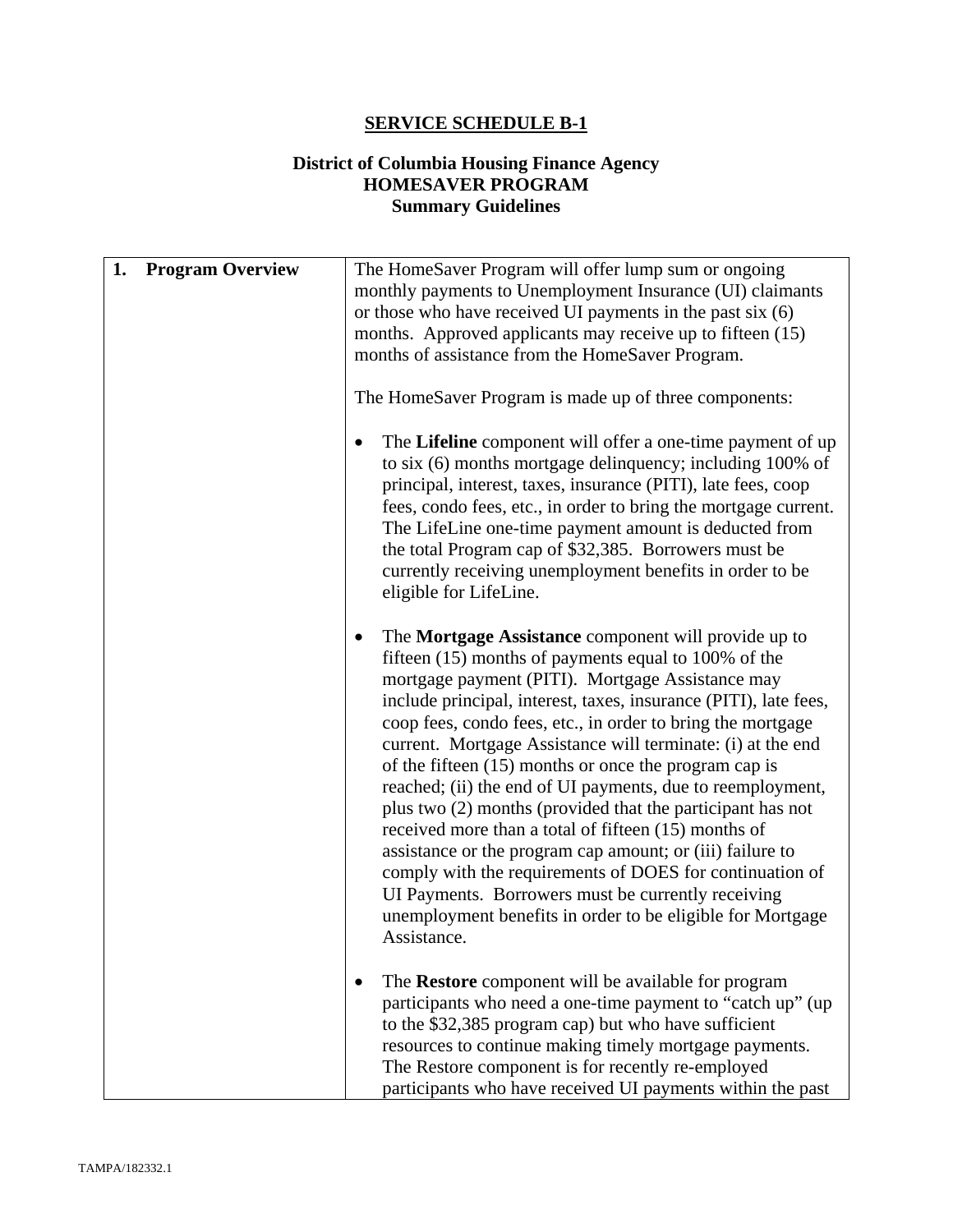|    |                                            | six (6) months but have since found employment. The<br>Restore component may only cover arrearages accumulated<br>during the period of unemployment or substantial<br>underemployment. Restore may include principal, interest,<br>taxes, insurance (PITI), late fees, coop fees, condo fees, etc.,<br>in order to bring the mortgage current.<br>Applicants will be referred to the HomeSaver Program after<br>completion of an intake package to include: (1) proof of<br>identity; (2) current statement of mortgage note; (3) payment<br>coupon; and (4) proof of receipt of UI payment(s). Intake<br>packages will be forwarded to the HomeSaver Program<br>Coordinator for review and approval from either: (a) a U.S.<br>Department of Housing and Urban Development (HUD)<br>approved housing counseling agency; (b) Counselor Direct<br>(www.counselordirect.com) or DCHFA website; or (c) a call-in<br>number.                                                                                                                                                                                                                                                                                                                           |
|----|--------------------------------------------|----------------------------------------------------------------------------------------------------------------------------------------------------------------------------------------------------------------------------------------------------------------------------------------------------------------------------------------------------------------------------------------------------------------------------------------------------------------------------------------------------------------------------------------------------------------------------------------------------------------------------------------------------------------------------------------------------------------------------------------------------------------------------------------------------------------------------------------------------------------------------------------------------------------------------------------------------------------------------------------------------------------------------------------------------------------------------------------------------------------------------------------------------------------------------------------------------------------------------------------------------|
| 2. | <b>Program Goals</b>                       | <b>Foreclosure prevention</b> – The primary goal of the HomeSaver<br>Program is to prevent foreclosures that will erode the base of<br>homeowners in the city, which already lags behind the national<br>average in the rate of homeownership.<br><b>Synergistic interaction</b> - The DCHFA will partner with other<br>organizations (i.e. DOES and the Urban Institute) to define the<br>universe of potential candidates for the HomeSaver Program,<br>perform outreach and intake, and ultimately deliver timely<br>assistance to prevent foreclosure. DOES is the District agency<br>that administers the city's UI and job training programs. The<br>Urban Institute (the Institute) has conducted extensive research<br>into housing issues in DC including mortgage delinquencies and<br>foreclosures. The Urban Institute gathers data, conducts<br>research, evaluates programs, offers technical assistance<br>overseas, and educates Americans on social and economic issues<br>— to foster sound public policy and effective government.<br><b>Simplicity</b> – The DCHFA will employ a HomeSaver Program<br>design that seeks to minimize administrative costs thereby<br>maximizing the amount of dollars available for assistance. |
| 3. | <b>Target Population /</b><br><b>Areas</b> | The HomeSaver Program will be city-wide although the<br>DCHFA intends to "pilot test" the HomeSaver Program design<br>in Wards 5, 7 and 8; those hardest hit by both unemployment<br>and foreclosure.                                                                                                                                                                                                                                                                                                                                                                                                                                                                                                                                                                                                                                                                                                                                                                                                                                                                                                                                                                                                                                              |
| 4. | <b>Program Allocation</b>                  | \$17,236,704.00                                                                                                                                                                                                                                                                                                                                                                                                                                                                                                                                                                                                                                                                                                                                                                                                                                                                                                                                                                                                                                                                                                                                                                                                                                    |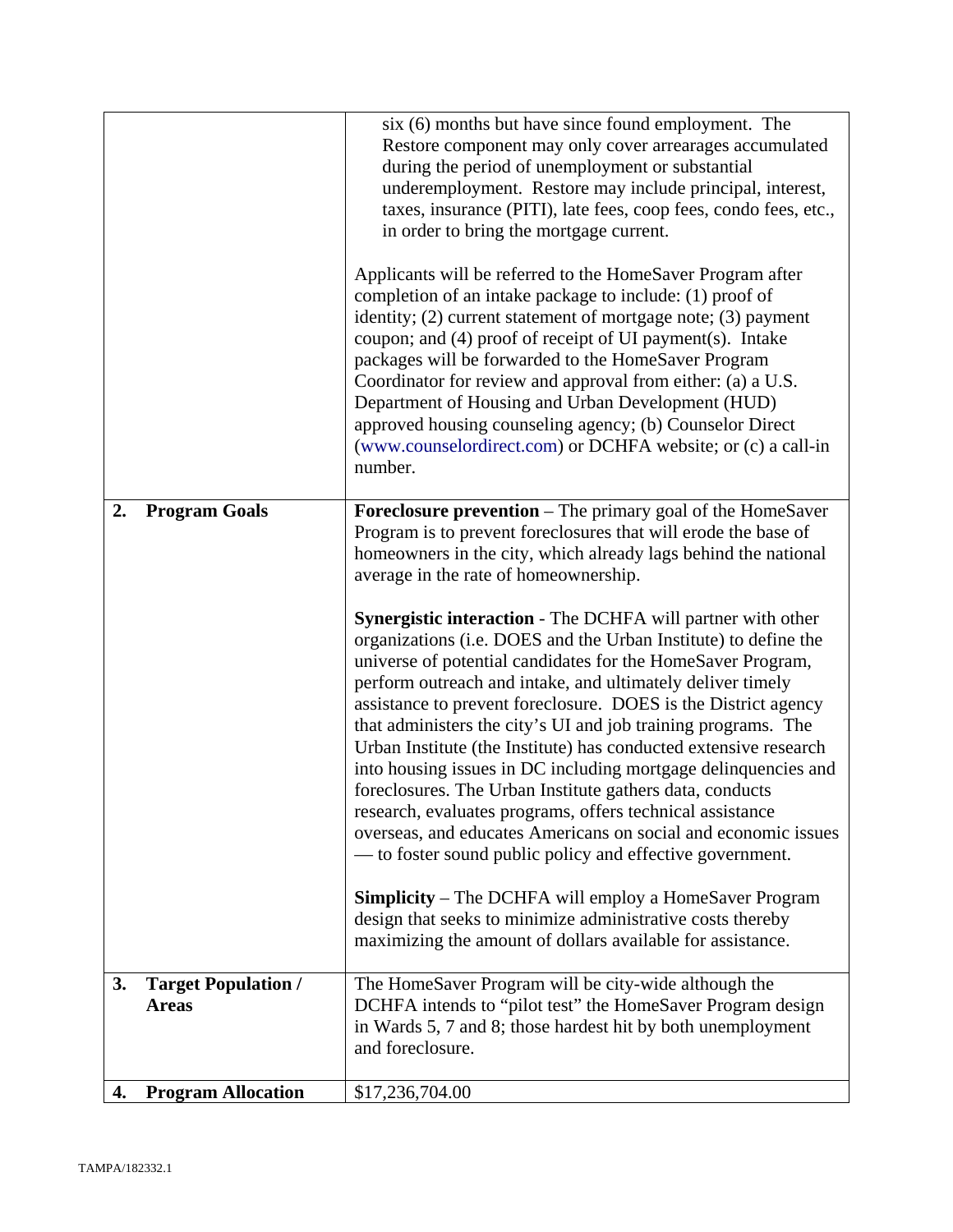|    | (Excluding<br><b>Administrative</b><br><b>Expenses</b> ) |                                                                                                                                                                                                                                                                                                                                                                                                                                                                                                                                                                                         |  |
|----|----------------------------------------------------------|-----------------------------------------------------------------------------------------------------------------------------------------------------------------------------------------------------------------------------------------------------------------------------------------------------------------------------------------------------------------------------------------------------------------------------------------------------------------------------------------------------------------------------------------------------------------------------------------|--|
| 5. | <b>Borrower Eligibility</b><br><b>Criteria</b>           | Candidates for HomeSaver Program assistance will be those in<br>the DOES database receiving UI payments or those who have<br>received UI payments in the past six months. Eligible program<br>participants will be:<br>District of Columbia homeowners;<br>$\bullet$<br>homeowners residing in their primary residences;<br>homeowners as evidenced by the deed of trust;<br>$\bullet$<br>borrowers who are receiving UI benefits at the time of<br>$\bullet$<br>application (LifeLine and Mortgage Assistance) or have<br>received UI payments in the past six (6) months (for Restore |  |
|    |                                                          | component only);<br>homeowners who have not received a foreclosure notice;<br>٠<br>homeowners who are not in active bankruptcy.<br>$\bullet$<br>All program participants will be required to sign a notarized<br>Hardship Affidavit attesting to their inability to make mortgage<br>payments due to unemployment or substantial underemployment<br>that occurred through no fault of their own.                                                                                                                                                                                        |  |
| 6. | <b>Property / Loan</b><br><b>Eligibility Criteria</b>    | Single family home, condominium or cooperative.                                                                                                                                                                                                                                                                                                                                                                                                                                                                                                                                         |  |
| 7. | <b>Program Exclusions</b>                                | Homeowners with an outstanding mortgage balance greater<br>$\bullet$<br>than \$729,750.<br>Homeowners not receiving, or who have not received UI<br>$\bullet$<br>payments in the past six months.                                                                                                                                                                                                                                                                                                                                                                                       |  |
| 8. | <b>Structure of Assistance</b>                           | All loans will be recorded as non-recourse junior liens against<br>the property and will be non-amortizing. Loans will be forgiven<br>at a rate of 20% per year such that in year six the loan will be<br>forgiven and the lien removed.<br>The loan will only be repayable if the program participant sells<br>or refinances the property prior to expiration of the lien period,<br>and then only to the extent there is sufficient equity to pay that<br>portion of the loan that has not been forgiven.                                                                             |  |
|    |                                                          | Loan funds repaid by program participants will be recycled until<br>December 31, 2017. After December 31, 2017, any remaining<br>returned or recaptured funds will be returned to Treasury.                                                                                                                                                                                                                                                                                                                                                                                             |  |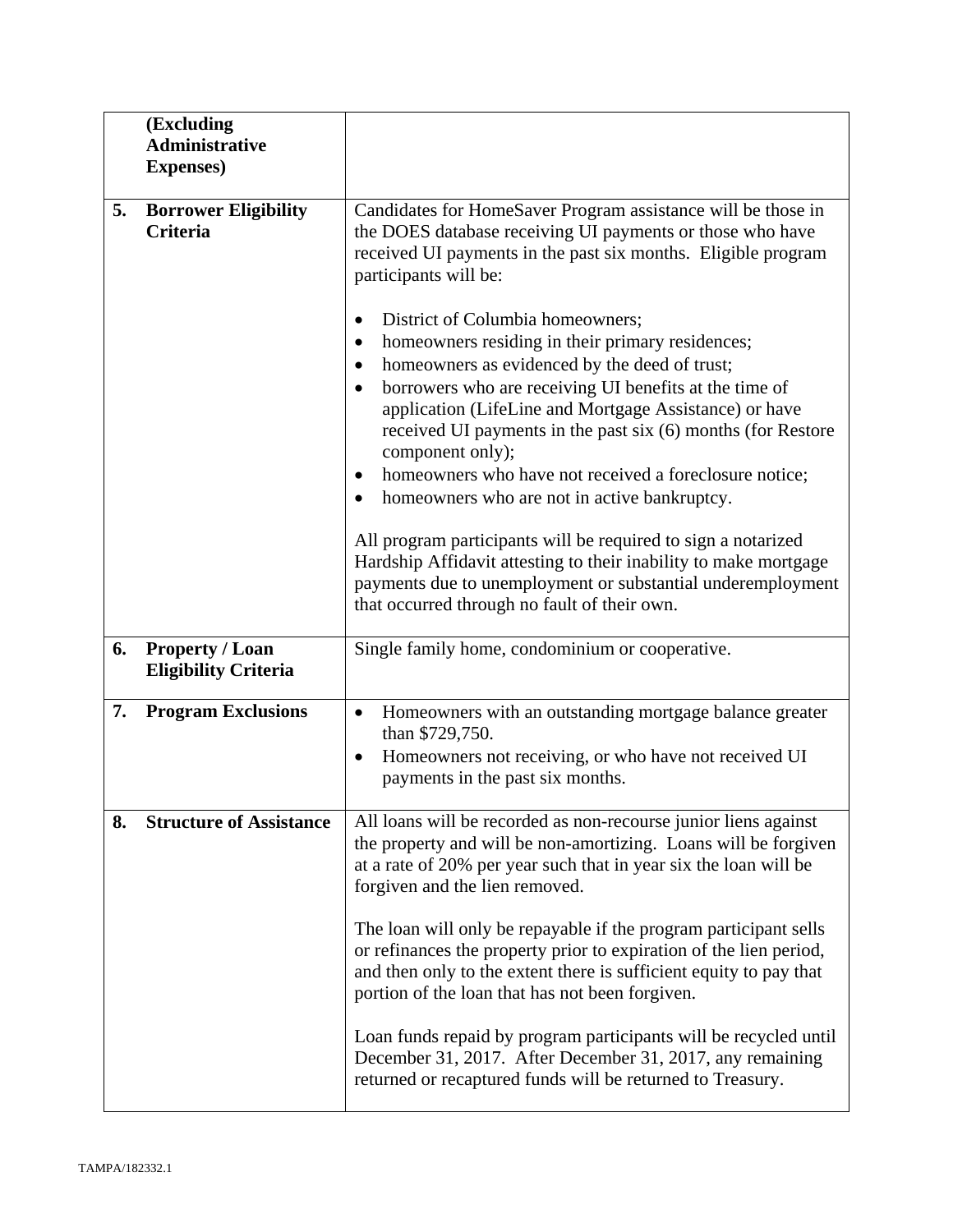| 9. | <b>Per Household</b>                                          | Maximum program assistance is \$32,385 per household.                                                                                                                                                                                                                                                                                                                                                                                                                                                                                   |  |
|----|---------------------------------------------------------------|-----------------------------------------------------------------------------------------------------------------------------------------------------------------------------------------------------------------------------------------------------------------------------------------------------------------------------------------------------------------------------------------------------------------------------------------------------------------------------------------------------------------------------------------|--|
|    | <b>Assistance</b>                                             |                                                                                                                                                                                                                                                                                                                                                                                                                                                                                                                                         |  |
|    | 10. Duration of Assistance                                    | The maximum duration of assistance will be fifteen (15)<br>months. The duration of assistance with respect to each<br>program will be as follows:                                                                                                                                                                                                                                                                                                                                                                                       |  |
|    |                                                               | <b>Lifeline</b> - One time payment equal to up to six $(6)$ months of<br>٠<br>monthly payments.<br>Mortgage Assistance - Payments of PITI for up to fifteen<br>٠<br>$(15)$ months.<br><b>Restore</b> - One time payment not to exceed the program cap<br>٠<br>of \$32,385                                                                                                                                                                                                                                                               |  |
|    |                                                               | If eligible, participants may participate in one or more programs.<br>If, for example a program participant receives Lifeline<br>assistance to bring his/her mortgage current after a six (6) month<br>delinquency payment, the participant may still be eligible for<br>nine (9) months of Mortgage Assistance payments as long as the<br>total amount of assistance does not exceed \$32,385 and the total<br>duration does not exceed 15 months.                                                                                     |  |
|    | 11. Estimated Number of<br>Participating<br><b>Households</b> | 540-1000                                                                                                                                                                                                                                                                                                                                                                                                                                                                                                                                |  |
|    | 12. Program Inception /<br><b>Duration</b>                    | The HomeSaver Program is expected to begin on January 18,<br>2011 and continue for approximately three (3) years or until all<br>funds are exhausted but not later than December 31, 2017.                                                                                                                                                                                                                                                                                                                                              |  |
|    | 13. Program Interactions<br>with Other HFA<br><b>Programs</b> | Homeowners may access other District programs. The DCHFA<br>will explore partnerships with other District agencies that have<br>programs assisting District residents with foreclosure issues<br>including the Department of Housing and Community<br>Development (DHCD) and the Department of Insurance<br>Securities and Banking (DISB). DISB provides foreclosure<br>mitigation assistance and DHCD funds foreclosure prevention<br>counseling and other Federal programs including the<br>Neighborhood Stabilization Program (NSP). |  |
|    | 14. Program Interactions<br>with HAMP                         | Eligible homeowners may also access Federal programs<br>including HAMP and HAMP UP. Homeowners may utilize<br>HAMP UP before or after the HomeSaver Program.                                                                                                                                                                                                                                                                                                                                                                            |  |
|    | 15. Program Leverage with<br><b>Other Financial</b>           | The DCHFA will provide \$458,248 of in-kind administrative<br>expenses to the HomeSaver Program. The HomeSaver Program                                                                                                                                                                                                                                                                                                                                                                                                                  |  |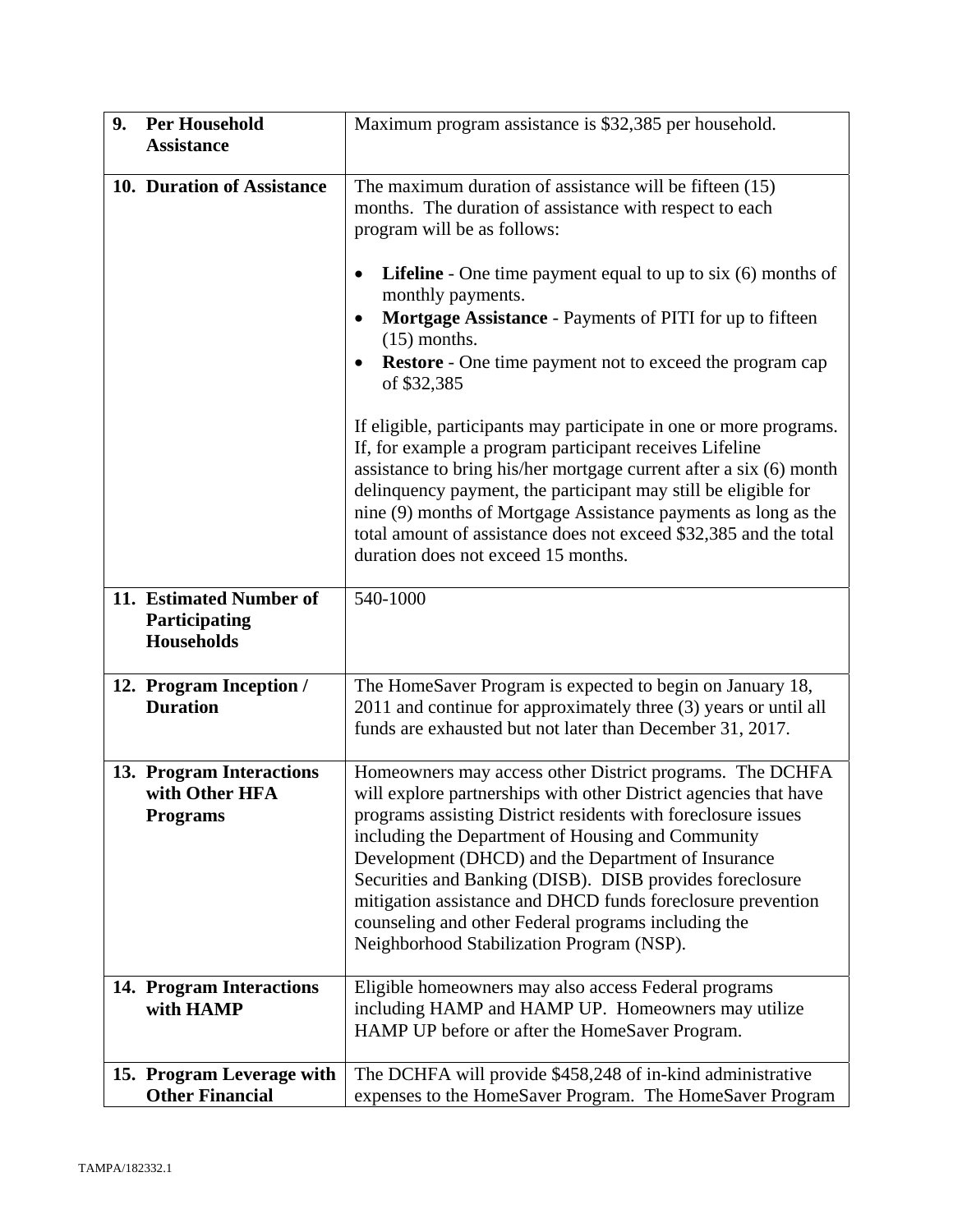| <b>Resources</b>                             | requires no financial contribution from servicers or lenders,<br>however loan modifications or contributions/fee waivers are<br>allowed but not required. |  |
|----------------------------------------------|-----------------------------------------------------------------------------------------------------------------------------------------------------------|--|
| 16. Qualify as an<br>Unemployment<br>Program | $\boxtimes$ Yes<br>$\Box$ No                                                                                                                              |  |